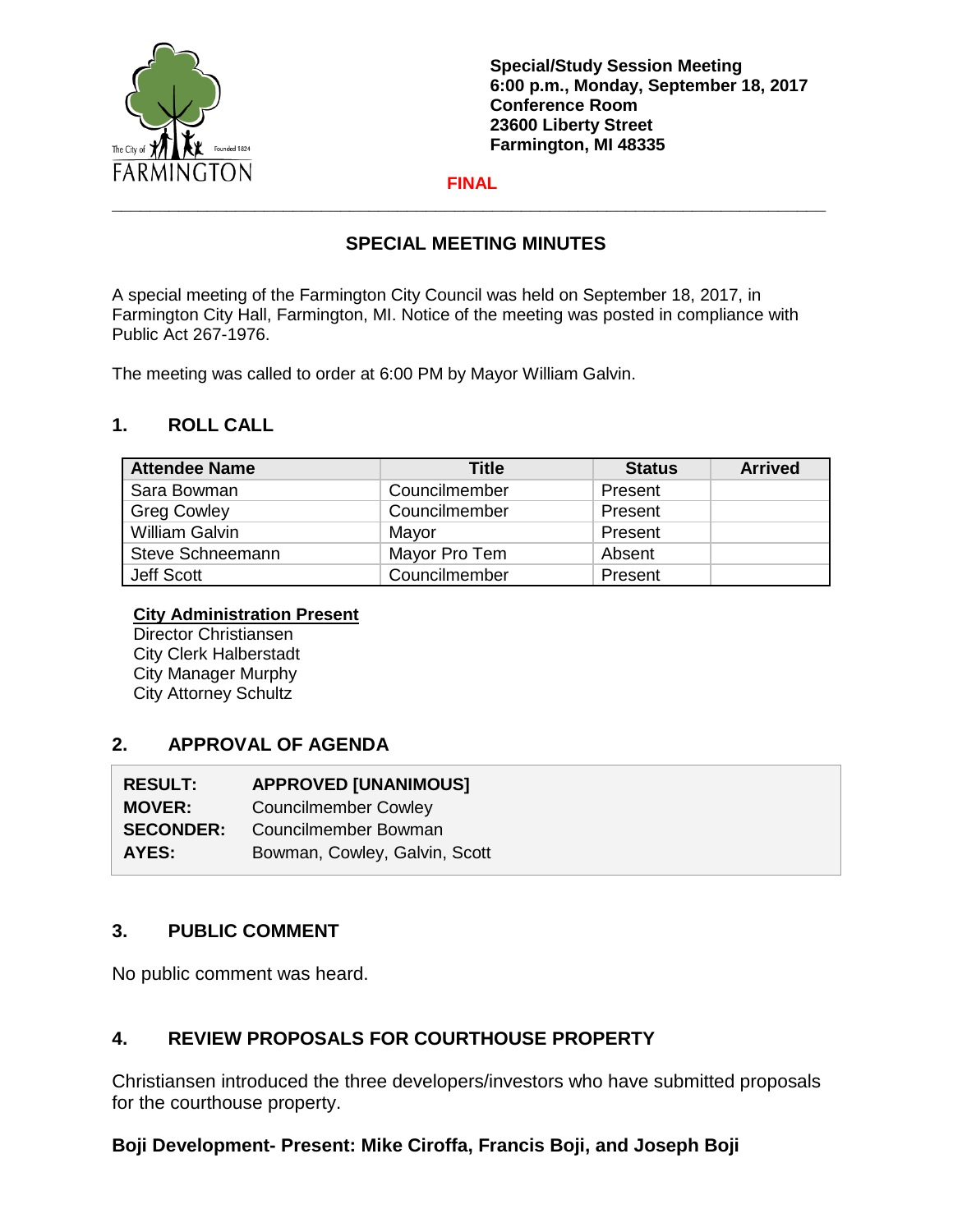Ciroffa stated that Boji Development listened carefully and has tried to meet what the City envisions on the courthouse property.

Joseph Boji proposed 14 single-family, single-story detached condos with 2-car attached garages. He also provided plans for a fully developed hill, including additional parking for the preserved sledding hill that could be deeded back to the City.

Scott liked that the proposal has low density, but wouldn't mind more homes. He inquired as to the size of the homes. Boji responded the range is 1,700-2,500 sq. ft.

Responding to Scott, Bowman clarified that Boji is offering \$50,000 for the property.

Bowman likes the proposal and the density. She likes that Boji looked at the Vision Plan and incorporated the sledding hill.

Cowley also likes the density and the overall project.

Responding to a question by Cowley, Boji stated the homes would sell from the low to mid \$300,000 range and would target baby boomers.

Cowley is interested in parking and accessibility to the homes from Shiawassee and Raphael streets.

Galvin liked that Boji addressed concerns of neighboring homes. He inquired about the open space in the plans. Boji stated that there are no plans, just relief for residents.

Galvin believes the density is appropriate for the area.

# **DS Homes, LLC- Present: Brian Duggan and Steve Summers**

Bowman inquired as to the type of homes being proposed. Duggan stated that DS Homes is flexible, but their current proposal is for 13 single family, single-story owner occupied homes.

Cowley inquired as to the target purchase price of the homes. Duggan responded the range is \$270,000-\$290,000.

When asked by Cowley, Duggan said that they would be interested in developing the school property as well.

Responding to Scott, Duggan stated that they are offering \$250,000 for the Courthouse property.

Scott inquired as to whom they would market the homes.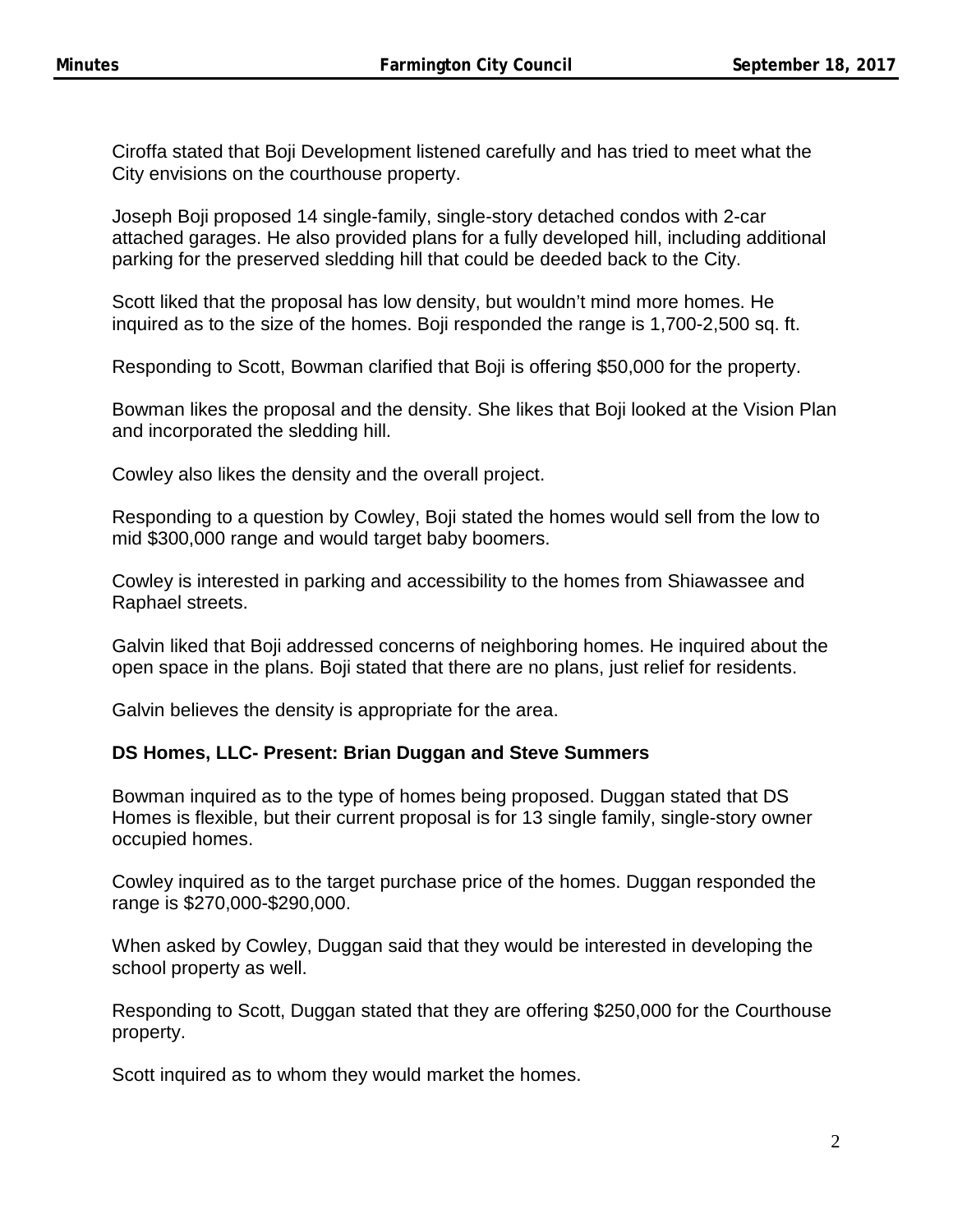Responding to Scott, Duggan stated he believes the homes would appeal to baby boomers.

Scott expressed concern that the homes are cookie cutter and are all garage on the front. He is also concerned that the squared footage, 1,200-1,300 sq. ft, is smaller than the previous proposal.

Galvin likes the low density and is happy that the market is listening to Council. He likes the green spaces in the proposal.

Duggan stated they are flexible and willing to go the extra mile and are less concerned about profit.

#### **DA Building- Present: Mike Fellows**

Fellows stated the DA Building proposal is for owner-occupied duplexes. The purchase price of the units will be from \$225,000 to \$300,000 and will not be marketed to a specific demographic. The size of the units will be flexible, ranging from 1,350-1,900 square feet. The base design calls for a first floor master bedroom. They are offering \$275,000 for the Courthouse property and their proposal has nothing to do with the school property. He went on to discuss other properties that have been developed by DA Building.

Responding to Cowley, Fellowes said that he is not deterred by the cost/size of the school property if it becomes available.

Fellows stated that this proposal is similar to previous plans he has submitted, but changes have been made.

Scott discussed that financial benefit of higher density.

Bowman inquired about how the variable floor plans work.

Fellows expects to build two duplexes, essentially 4 models, and then build as buyers come forward.

Discussion followed regarding the Planned Unit Development (PUD) process.

Galvin thanked developers for responding to Council's criteria. He believes that the proposals are all solid.

Responding to Galvin, Schultz referred to a resolution previously adopted for process of sale of property.

Scott is looking for more detailed proposals, with time frames established.